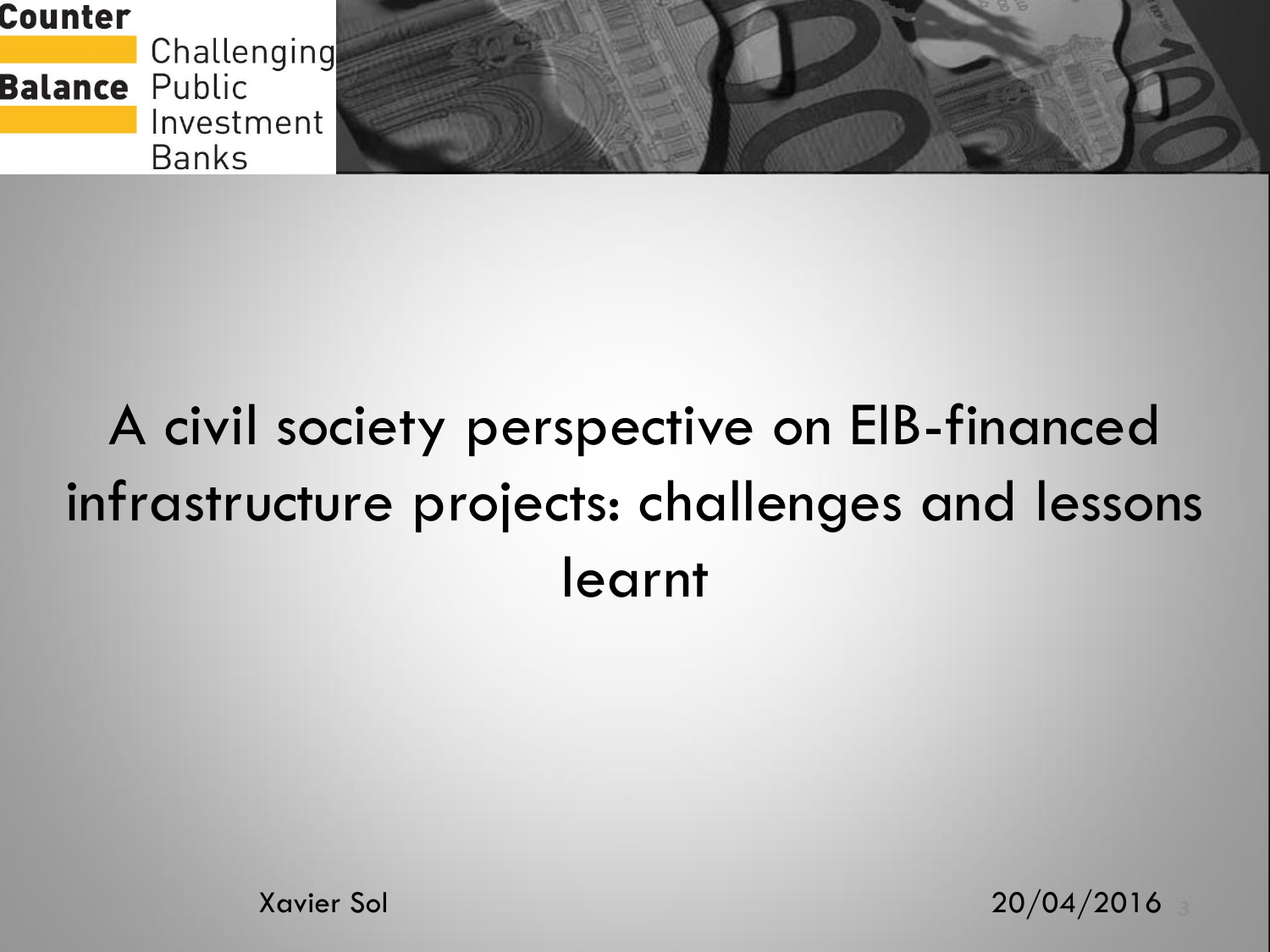



## **Presentation of Counter Balance**

- Coalition of 9 European NGOs created in 2007, with a Brussels-based secretariat.
- Counter Balance's mission is to make **European public finance** a key driver of the transition towards socially and environmentally **sustainable** and **equitable** societies.
- Created to **monitor** the activities of the **EIB** and push for its **reform**.

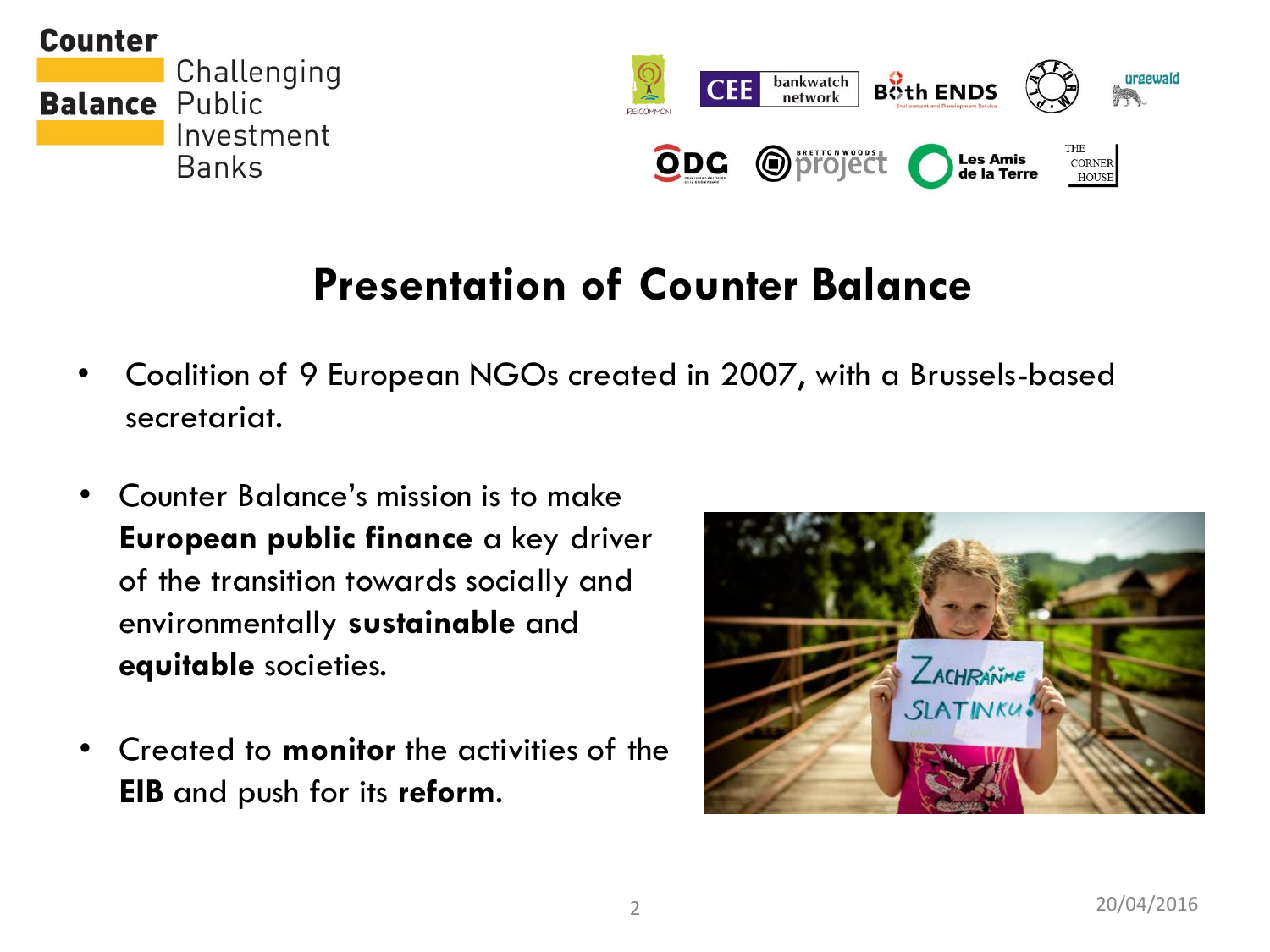

#### **A variable geometry approach to fraud and corruption**

- The **EIB anti-fraud policy** (Policy on preventing and deterring prohibited conduct in European Investment Bank activities) and associated "Zero Tolerance to Fraud and Corruption Policy " are not fully implemented.
- The EIB should not finance projects under **corruption investigations** at national or European level, and stop further disbursements for such projects.

In recent years, the EIB has financed projects under investigations, and is now about to do so once more in Italy.

3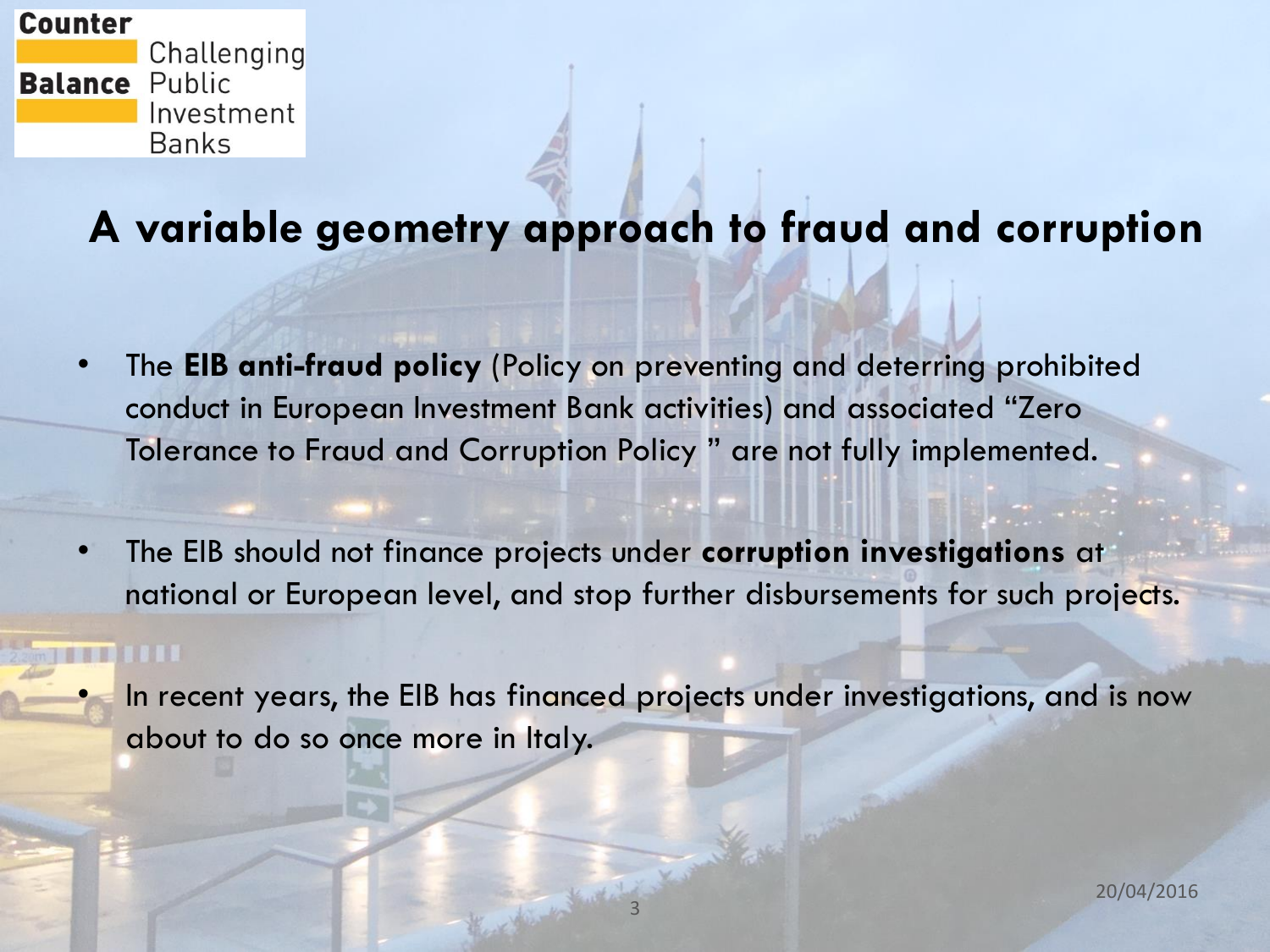

Challenging **Balance Public** Investment **Banks** 



## **The case of Passante di Mestre (1)**

- Passante di Mestre is a motorway bypass around the city of Mestre, close to Venice. In April 2013 the EIB disbursed **a loan of EUR 350 million** to refinance the debt the project has been accumulating since its start in 2003.
- In March 2011 the project was subject to a critical report by the Italian Court of Auditors. The concerns raised in the report included a lack of public supervision and control leading to an unjustified increase in costs, as well as the risk of infiltration of organised crime via subcontracting companies carrying out the construction.
- The project and several subcontracting companies are **under investigation**  by the Italian authorities for alleged fiscal fraud and the possible infiltration of the Mafia. This is linked to one of the biggest corruption scandals in Italy's history.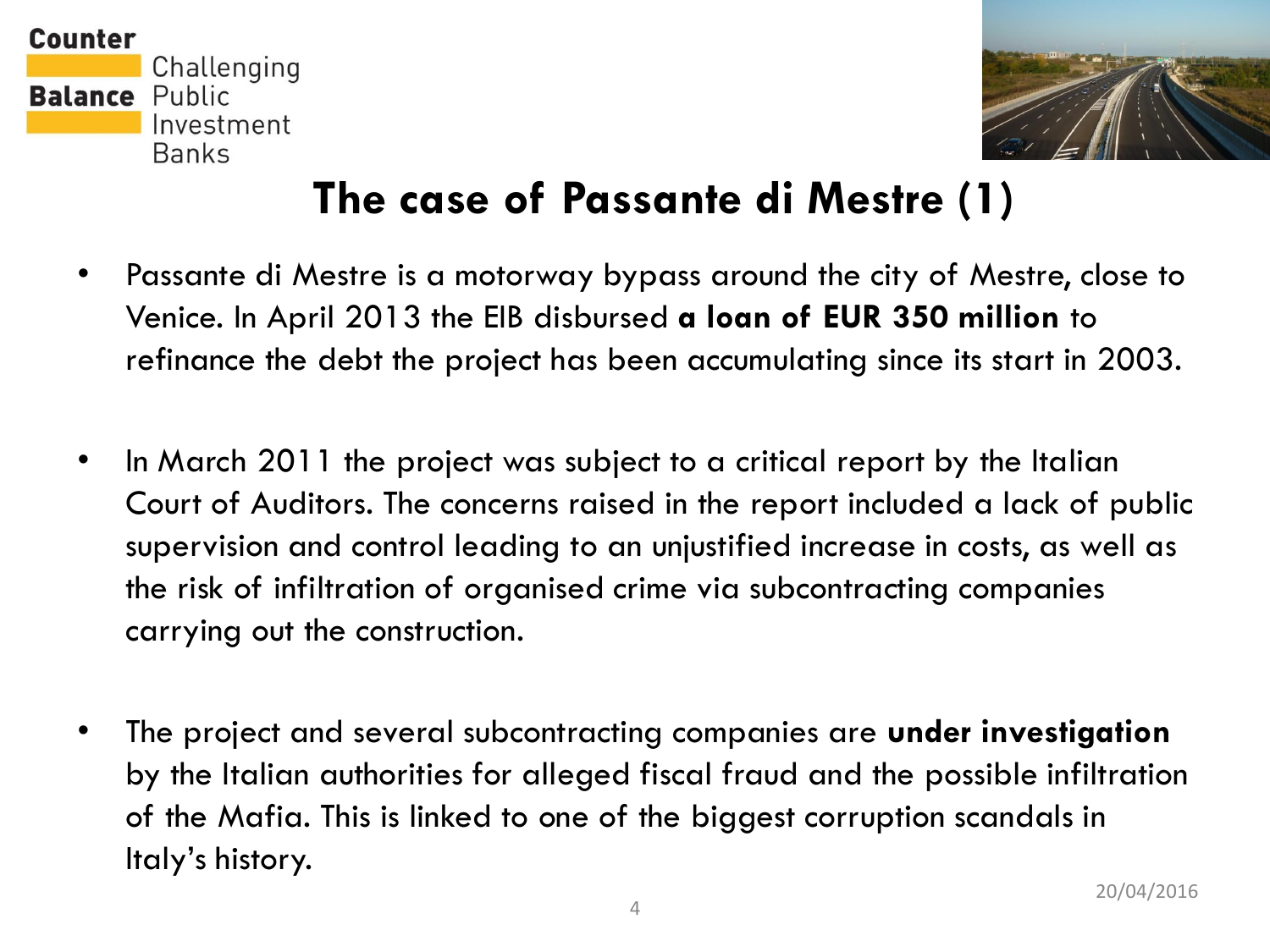#### **Counter**

Challenging **Balance Public** Investment **Banks** 

### **The case of Passante di Mestre (2)**

- In January 2014, we filed a complaint to OLAF to open an **investigation** into the EIB loan, but this was rejected by OLAF.
- The European Parliament adopted in April 2015 the following via a resolution:



**Regrets that the EIB financed 'Passante di Mestre',** after the Italian authorities publicly announced the arrest of the CEO of its main subcontractor for fiscal fraud; in light of the still ongoing investigations by the Italian authorities into the corruption scandal related to the construction and management of the 'Passante di Mestre', **calls on the EIB not to finance the 'Passante di Mestre' project** through the PBI or any other financial instrument, and to ensure that it implements its zero tolerance to fraud policy when considering the use of project bonds

• In 2016, the EC and the EIB confirmed they will use the **EU Project Bonds Initiative** to refinance the project. Bonds are to be emitted for the project thanks to EU support, even if the investigations are still ongoing.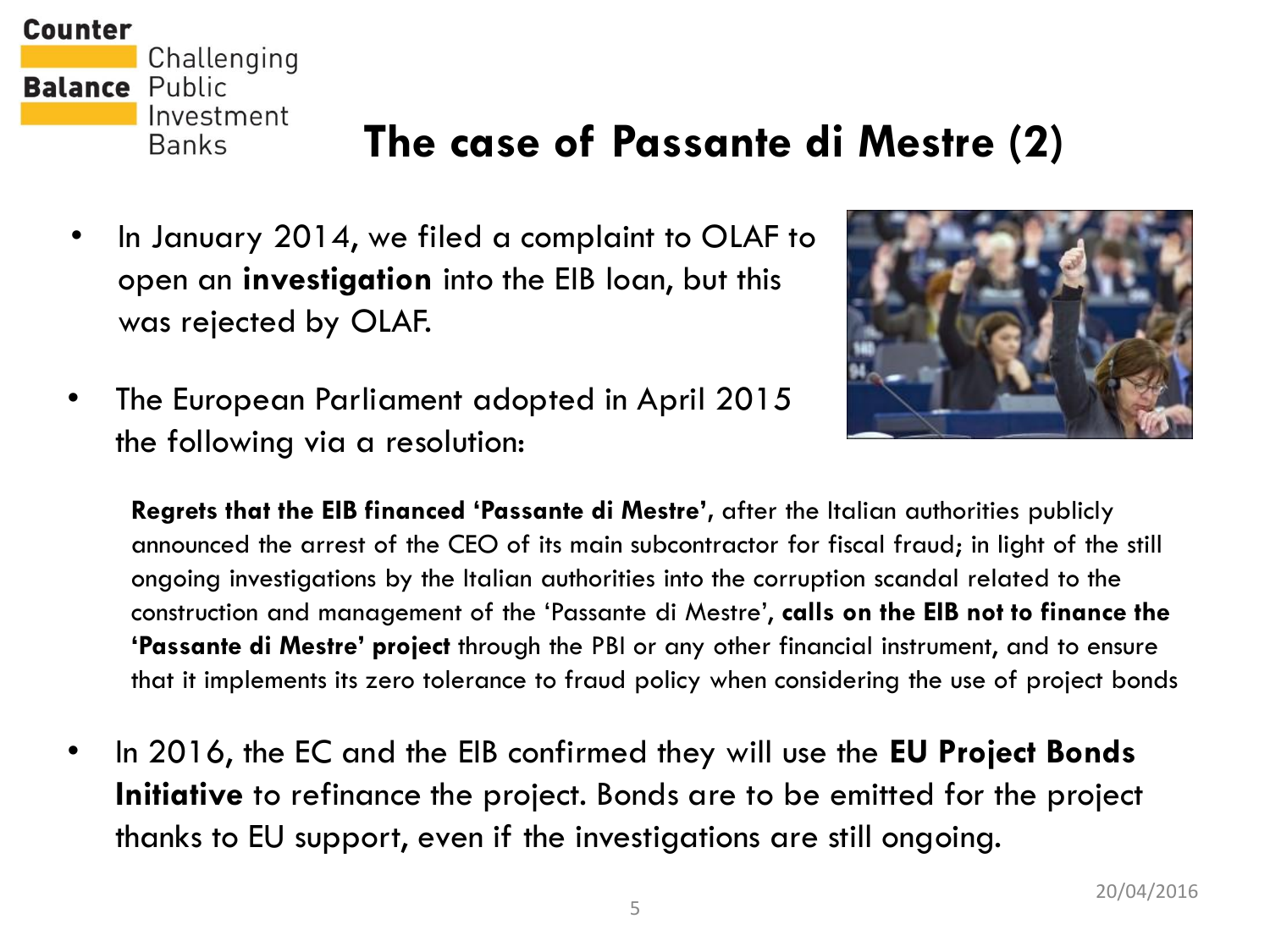



# **What due diligence for ensuring sustainability and viability of projects?**

- Financing to **unsustainable, untransparent and unviable projects** still happens (example of S7 project in Poland).
- Issue of **due diligence**: the EIB is not fully equipped to face the political push from EU Member States promoting projects violating European legislations.
- The complexity of financial instruments used increases the need for enhanced due diligence (Public Private Partnerships, Project bonds, etc).
- Example of Castor project: insufficient geological studies, even if the project was financed twice by the EIB. This raises doubts on the added value brought by the Bank in terms of due diligence.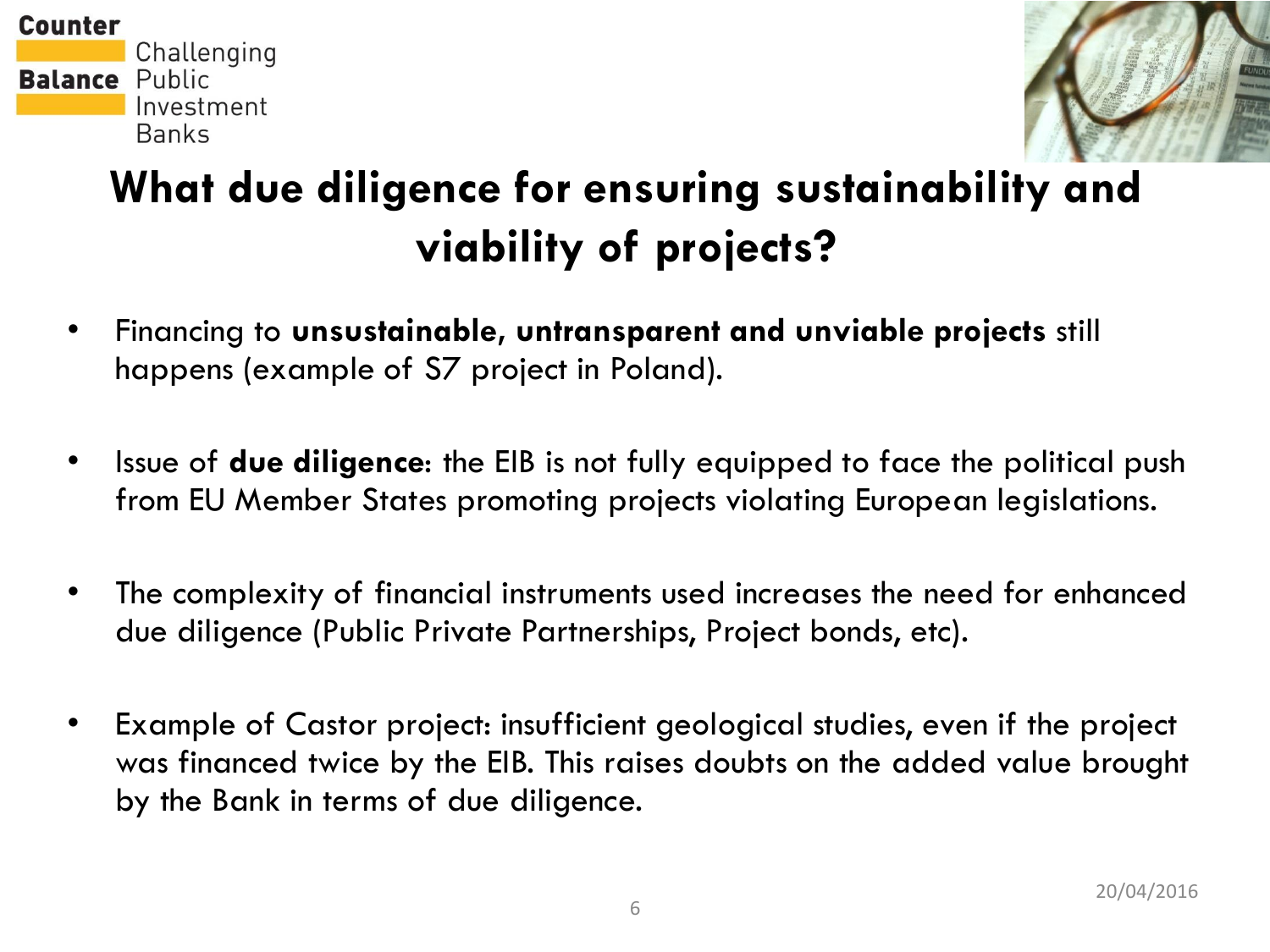

#### **Case study: the D4 R7 Bratislava bypass**

- New PPP highway project in Slovakia worth **EUR 4 billion**  one of the biggest **EU PPP projects**.
- Slovak think tanks, NGOs and independent experts are challenging the project from several aspects including over-pricing, tendentional manipulative analyses, conflict of interests and false information provided to the public.
- The project is to be co-financed by the EIB with a EUR 500 million loan.
- The Foundation 'Stop corruption' filed an official complaint to the EIB, asking the bank to withdraw financing and to show consistency in its approach to transport projects in Slovakia. A response from the Bank is pending.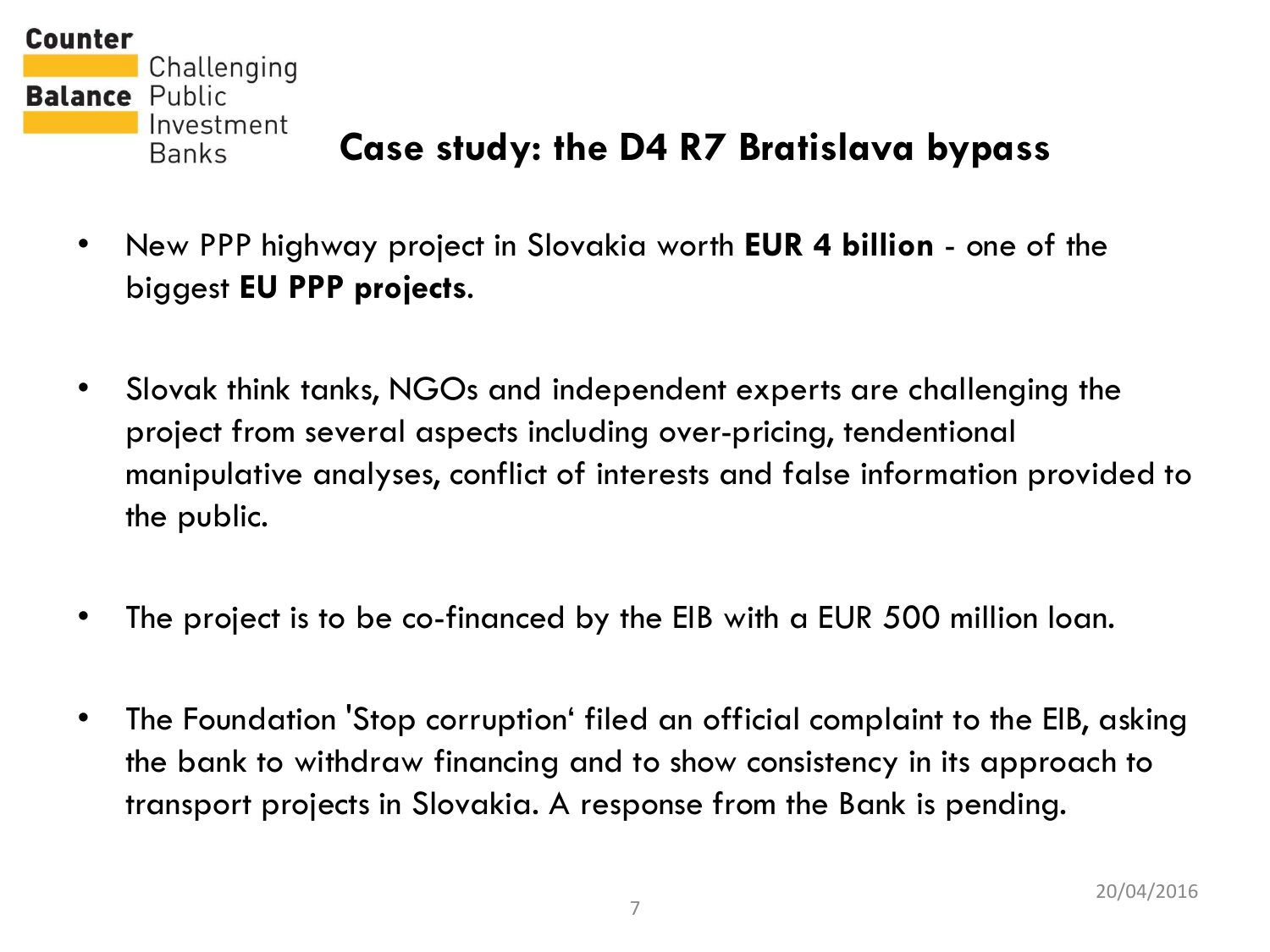#### **Counter**

Challenging **Balance** Public Investment **Banks** 

#### **What level of accountability for the EU Bank?**

- The EIB is not sufficiently learning lessons from past mistakes:
	- Example of the Castor case, still branded as a success in financial terms.
- A limited involvement of the EIB Board of Directors around EIB problematic and sensitive cases – **governance** issues:
	- The Directors remain little informed about complaints lodged towards the EIB at the EIB internal Complaints Mechanism and at the European Ombudsman.
	- Corrective actions plans remain the responsibility of the EIB Management Committee.



- The EIB is still **lagging behind** other International Financial Institutions in terms of **transparency**:
	- Maladministration ruled by the European Ombudsman on a case in Zambia.
	- A controversial revision of EIB's transparency policy in 2015.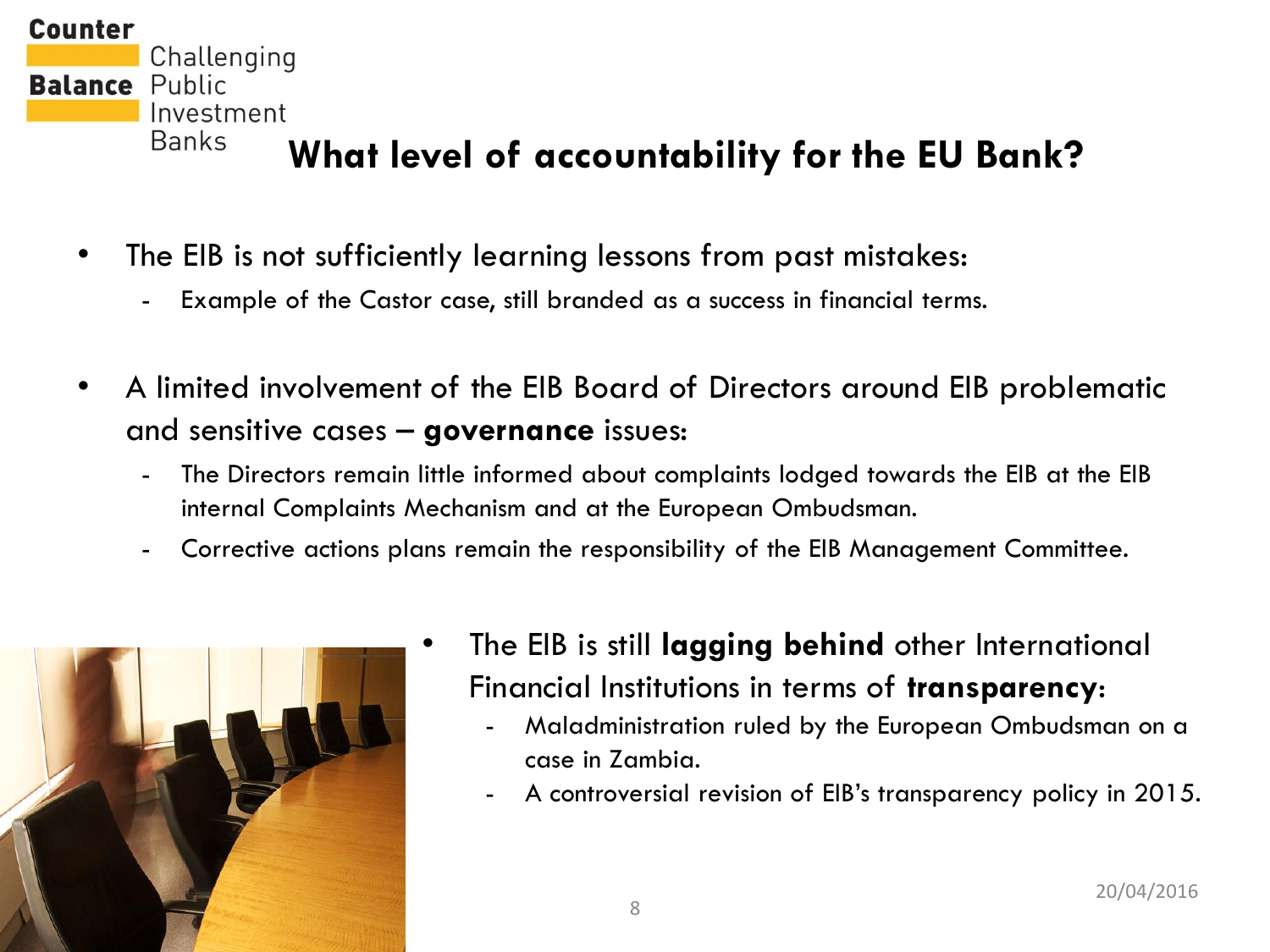#### Counter

Challenging **Balance Public** Investment **Banks** 

#### **Recommendations**

- Reinforced due diligence at the EIB, prioritizing **quality of lending** rather than quantity.
- EIB to **stop** financing or further disbursement of **loans for projects under investigations** at national or European level.
- Guaranteeing strong checks and balances within the EIB: towards a more independent and efficient **Complaints Mechanism Office**.
- Ensuring the EIB follows recommendations from the **European Ombudsman**.
- More systematic and pro-active role for the **European Court of Auditors**.
- A more structured scrutiny and **engagement of the European Parliament** is highly necessary
	- **EFSI** as an opportunity to set a precedent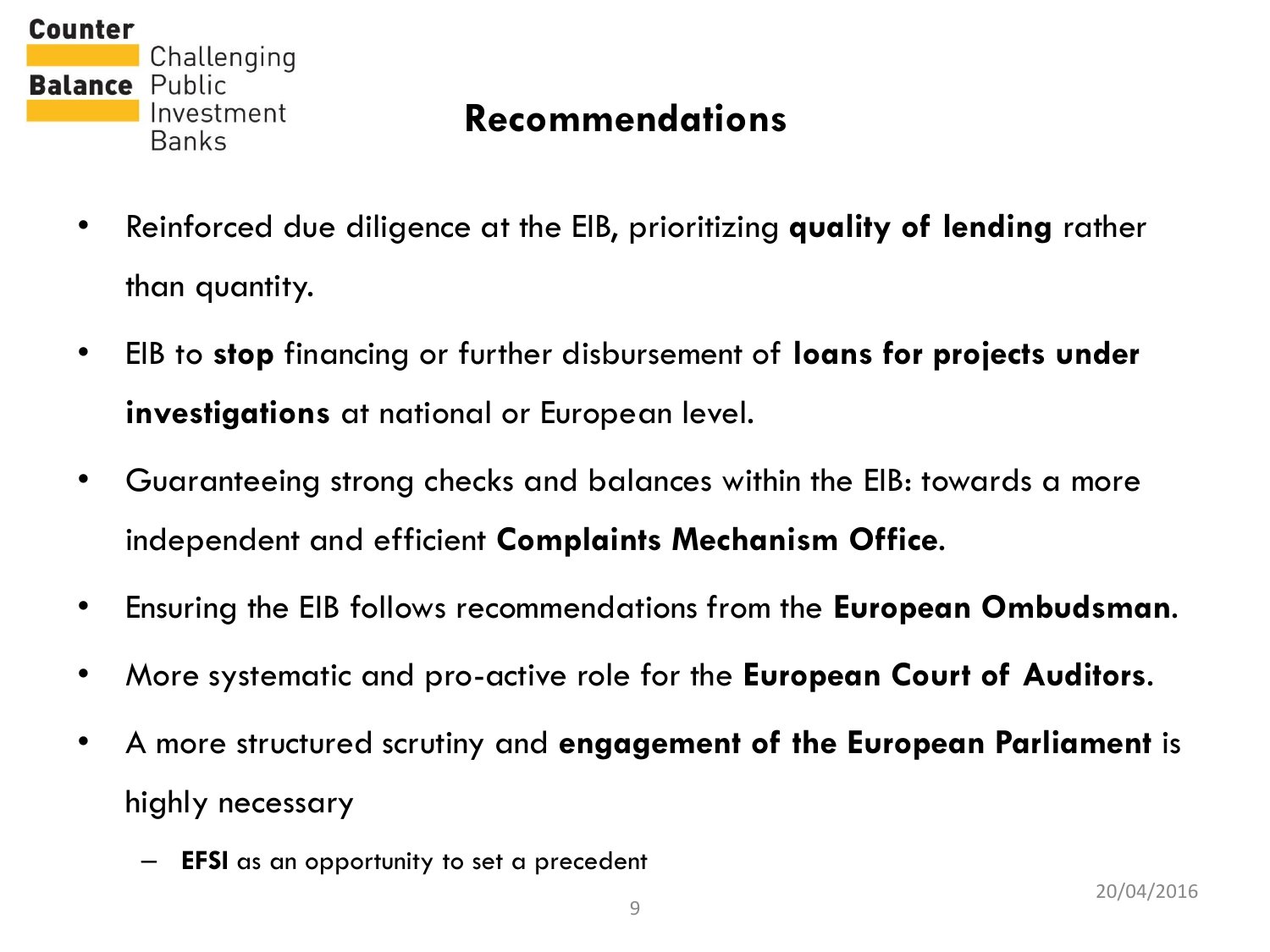

#### **Further readings (1)**

- Re: Common: *Italian Malaffare, European Money - Or how the European Union funds Italian mega projects linked to corruption,* August 2015 <http://www.counter-balance.org/italian-malaffare-european-money/>
- NGO letter to EIB, 8 July 2014 [http://www.counter-balance.org/letter-to](http://www.counter-balance.org/letter-to-the-eib-regarding-the-financing-of-projects-in-italy-that-are-under-investigation-for-corruption/)[the-eib-regarding-the-financing-of-projects-in-italy-that-are-under](http://www.counter-balance.org/letter-to-the-eib-regarding-the-financing-of-projects-in-italy-that-are-under-investigation-for-corruption/)[investigation-for-corruption/](http://www.counter-balance.org/letter-to-the-eib-regarding-the-financing-of-projects-in-italy-that-are-under-investigation-for-corruption/)
- The Ibori case in Nigeria [http://www.counter-balance.org/update-eib-and](http://www.counter-balance.org/update-eib-and-corruption-the-ibori-case/)[corruption-the-ibori-case/](http://www.counter-balance.org/update-eib-and-corruption-the-ibori-case/)
- Counter Balance: *Towards a reinforced accountability architecture for the EIB*, July 2015 [http://www.counter-balance.org/new-report-towards-a](http://www.counter-balance.org/new-report-towards-a-reinforced-accountability-architecture-for-the-european-investment-bank/)[reinforced-accountability-architecture-for-the-european-investment-bank/](http://www.counter-balance.org/new-report-towards-a-reinforced-accountability-architecture-for-the-european-investment-bank/)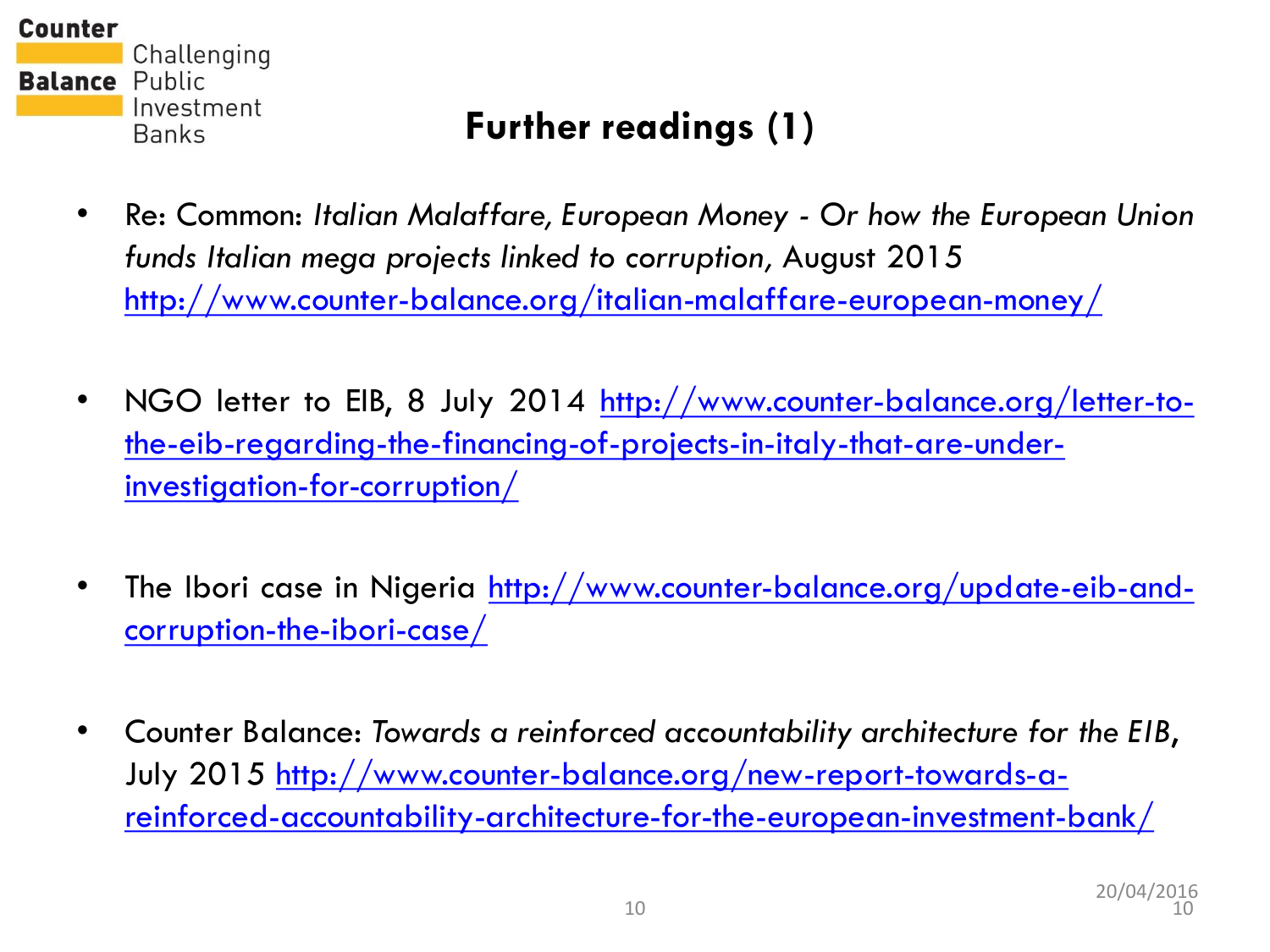

#### **Further readings (2)**

- CEE Bankwatch Network: *Climate's enfants terribles, How new Member States' misguided use of EU funds is holding back Europe's clean energy transition*. December 2015 [http://bankwatch.org/sites/default/files/enfants](http://bankwatch.org/sites/default/files/enfants-terribles.pdf)[terribles.pdf](http://bankwatch.org/sites/default/files/enfants-terribles.pdf)
- CEE Bankwatch Network: *S7 – A road to nowhere* <http://bankwatch.org/sites/default/files/briefing-s7-15Sep2014.pdf>
- Counter Balance *Activity Report 2014* [http://www.counter](http://www.counter-balance.org/counter-balance-activity-report-2014/)[balance.org/counter-balance-activity-report-2014/](http://www.counter-balance.org/counter-balance-activity-report-2014/)